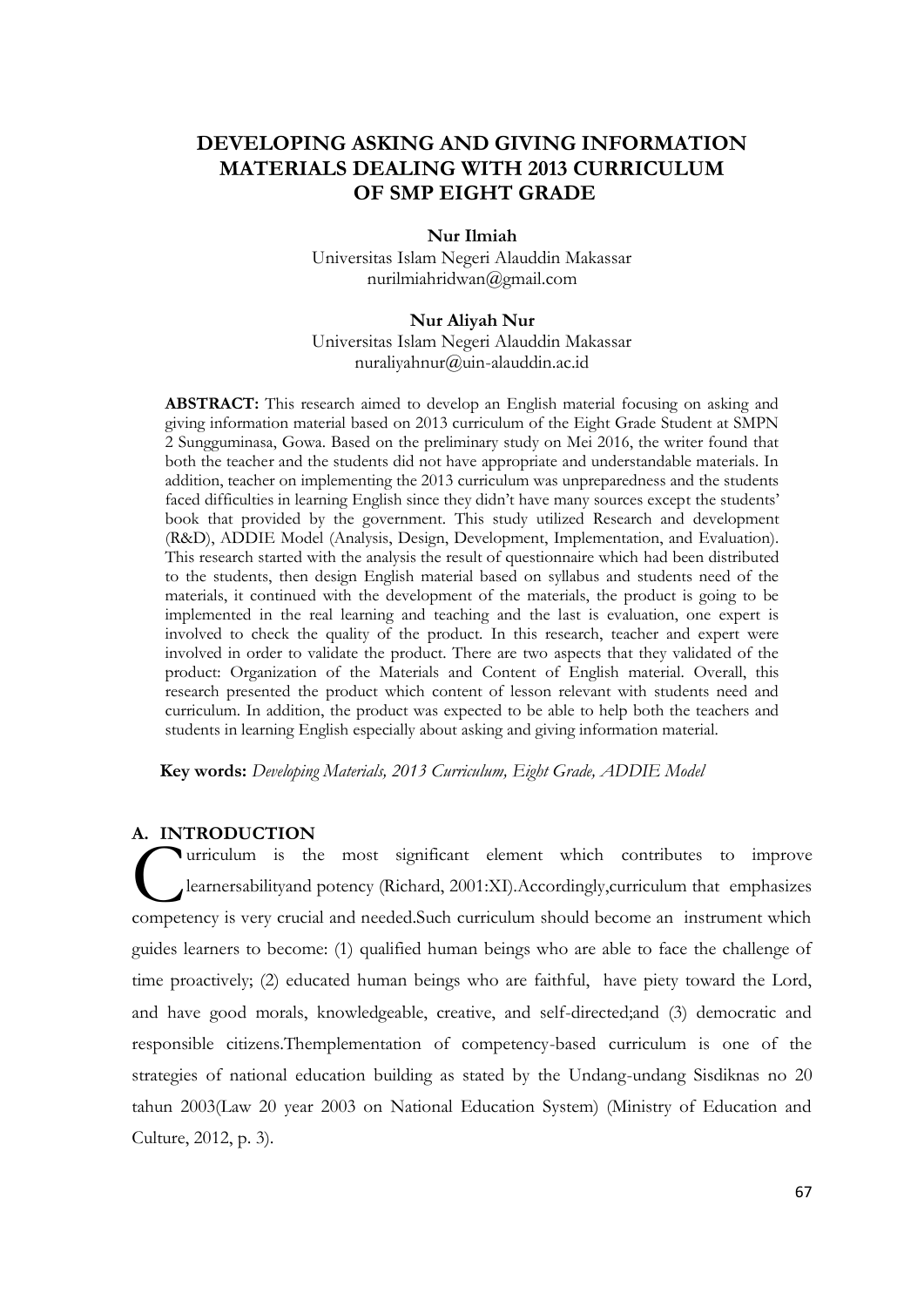# **Nurilmiah, Nur Aliyah Nur,** *Developing Asking And Giving…*

Since 1947, the Indonesian government has created and implemented no less than ten different national curricula. The latest curriculum established earlier this year with Indonesia's new 2013 Curriculum. The improvement of 2013 Curriculum from "curriculum for each education unit" (Kurikulum Tingkat Satuan Pendidikan, abbreviated by KTSP), to "competency-based curriculum" according to Ministry of Education and Culture is reflecting some principles. Those principles are: (1) Curriculum must be designed by giving opportunity to learners to improve the differences in skill and interest; (2) Curriculum must be centered on potency, improvement, need, and benefit of learners and his environment. Curriculum must be designed based on the principle that learners is on central position and must be active while learning; (3) Curriculum must be perceptive to change of knowledge, culture, technology, and art; (4 Curriculum must be relevant with need of life (Sino-US English Teaching, August 2015).

Those reasons engage all of fields of subjects, including learning English. In the learning process, teachers hold a very crucial demand due to the fact that they will determine whether the learning objectives are accomplished or not and so does the student competency. However, teaching materials is one of the key components in teaching program, teachers are demanded to be able to select good teaching materials for their students, selecting materials determines the underlines content of lesson relevant with students need and curriculum.

According to the preliminary data outcome on May 2016 with the English teacher at SMPN 2 Sungguminasa Gowa who revealed that there are still many obstacles faced by teachers in implementing the 2013curriculum. *First*, the 2013 curriculum does not fit all schools for instance, uninadequate school assistance and different intakes of students such as, school in city is different from school in countryside. *Second*, the syllabus has a national principles so that the teacher does not have the authority to make their mark. *Third*, the lack of teachers' competence toward the implementation of the 2013curriculum.They do not have many specialized trainings dealing with it. *Forth*, both student and teacher book are not fully hellpful in teaching proces. Furthermore, the main point is the less of instructional media that support students' study. It is based on some reasons for instance, exercise is less varied and there is no specific skill rising in the learning materials. As a result, teacher needs an additional stuff in teaching it.

Therefore, designing English teaching materials in the form of coursebook is the pre eminent approach to conquer the irrelevant components on English teaching materials on the 2013 curriculum. Furthemore, this research develop English teaching materials according to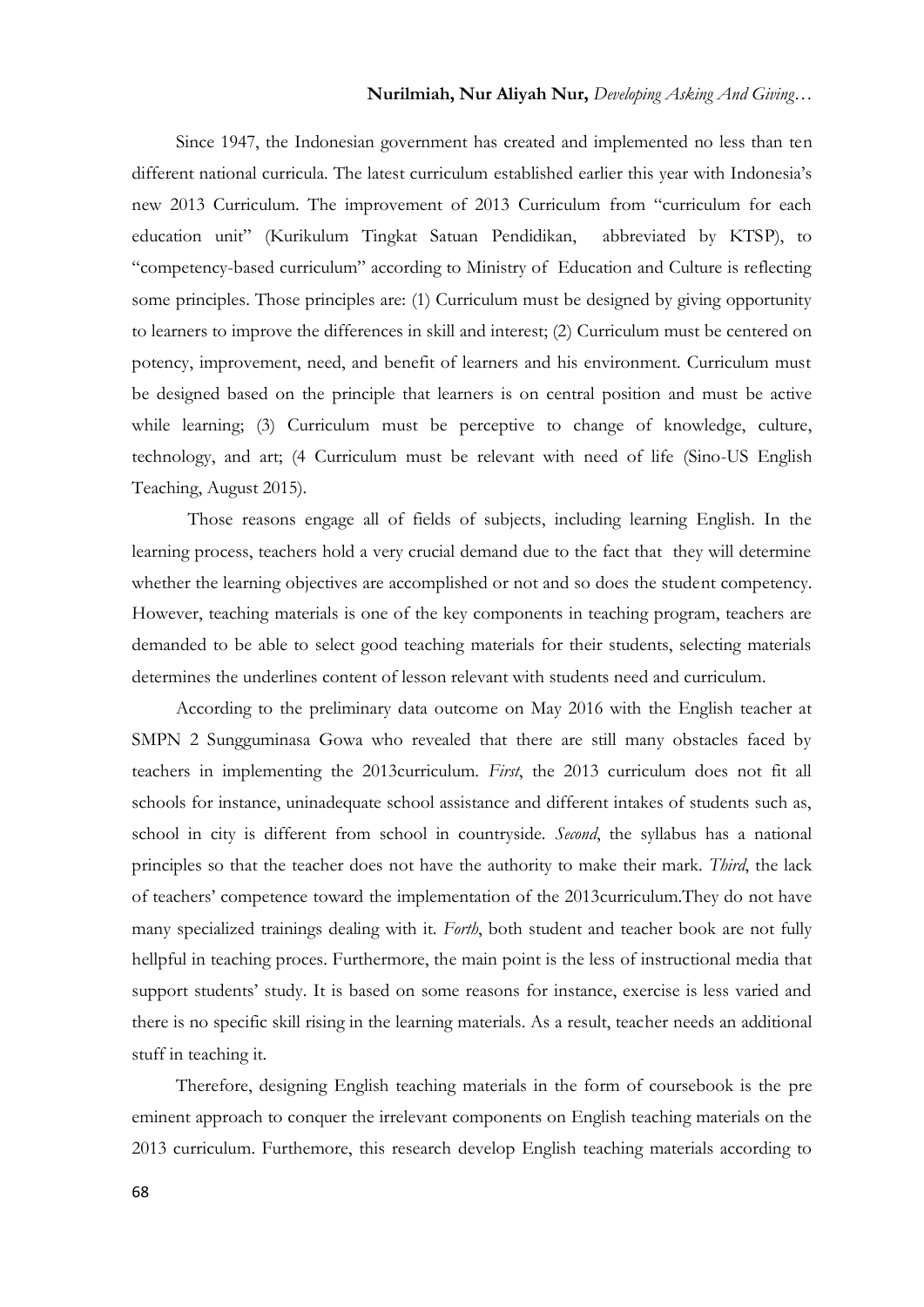the instructional materials and the lesson plans pass on the basic competences in the syllabus for the eight grade students of SMPN 2 Sungguminasa,Gowa. This case refers to basic competence 3.6 and 4.6 that discuss about asking and giving information. Hence, the writer formulates on study entitled **"Developing Asking and Giving Information Materials Dealing with 2013 Curriculum of The EightGrade on SMPN 2 Sungguminasa, Gowa"** for completing the teacher recent coursebook toward students' need.

#### **B. REVIEW OF RELATED LITERATURE**

#### **1. Previous of related findings**

Jacobson, Degener, and Gates(2003) conducted an R and D study to create authentic materials and activities for adult literacy classroom. In their study they have succeeded in the developing a textbook entitled "using and learning literacy and contexts " for adult learners focused on two different aspects of adult literacy instruction. The first was the nature of classroom activities and materials, and the second was the degree to which classes were collaborations between teachers and students. The study concluded that students who participated in classes the include authentic, or learner-contextualized, materials and activities were more likely to say they have started new literacy practices or had increase the amount of time spent and engaging in literacy activities outside of school. This was true event when the researcher controlled for (or accounted for ) students' literacy levels and the amount of time they had been attending class.

Tegeh and Kirna (2013) revealed that the purpose of the study determines into measure the development of teaching materials for educational research method by using ADDIE model and the results of trials of teaching materials of research method for education development. The model used sis the development of ADDIE Model (analyze, design, development, implementation, evaluation) because the research is the development of research. In the conclusion, the researchers say that the trial results showed individual instructional materials are in the qualification enough and the field test results indicate that well-qualified teaching materials.

Sukirman (Marshan, 2015) on his research "Developing English Morphology Course Material for undergraduate students" stated that most students are not interest and motivated to learn English Morphology as one of the most difficult courses and after identifying the problems and analyzing the factor. He design and develop English Morphology book as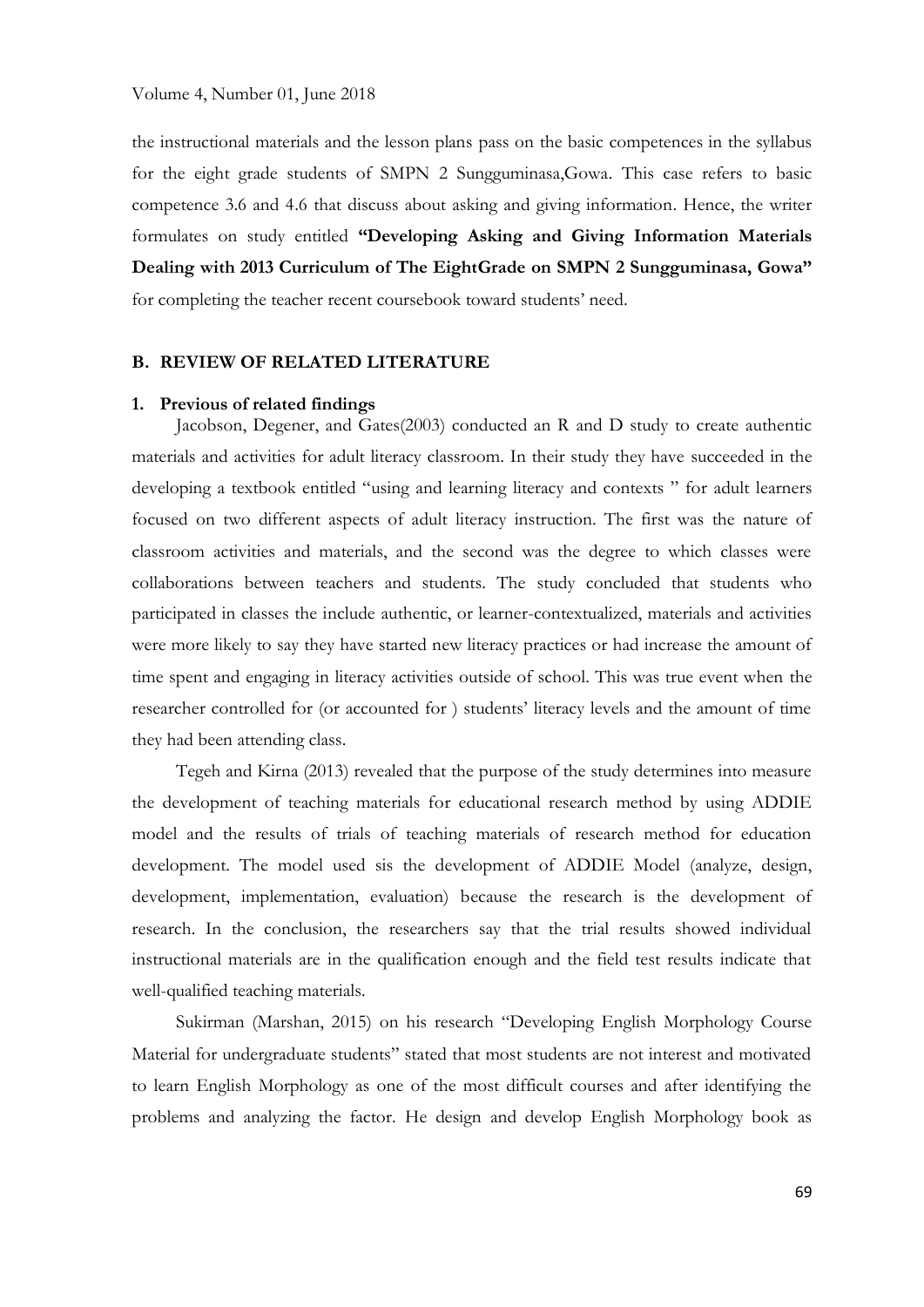perfect as possible to build up students' motivation and stimulate them to be autonomous learners.

Limpo (2016) on his research Developing Descriptive Text Materials Dealing with 2013 Curriculum of the Seventh Grade in MTsN. Balang-Balang. In his research, he was created a course book as a handbook for students which contain a materials base on student's need.

Ali Mubar (Mubar, 2015) entitled "Developing English Learning Materials Based on Needs Analysis". The main objective of his research was to develop English speaking materials especially speaking as additional learning sources. He developed the materials based on the students' need and rule of Ministry of Education in 2006 number 22 about Kurikulum Tingkat SatuanPendidikan. Moreover it presents color full pages with many pictures and presenting local content for the students.

Almost all research about developing material use ADDIE model but the difference of this research with the other development research is the curriculum, this research use recent curriculum, and different material

# **2. Some Pertinent Ideas**

# *a. Concept of Materials Development*

According to Tomlinson (1998:2), material development is everything made by people (the writers, the teachers, or the learners) to give and utilize information and provide experience of the using language, which is designed to promote language learning. So, in developing materials they need to identify, first, learners' needs and consider the objective of the learning. Then, they can develop the materials by adapting them in order to improve or to make them more suitable to learners' needs. Adaptation can be carried out by reducing, adding, omitting, modifying, and supplementing learning materials.

# *b. Asking and Giving Information Materials*

Asking and giving information material is one of the materials in 2013 Curriculum syllabus at the first semester of eight grade student. Those materials are include three subtopic, the first is using "there is" and "there are" second is neutral quantifier and the last is preposition.

The first subtopic is about using "there is" and "there are".

- 1) There is a library around the corner
- 2) There are two birds on the tree
- 3) There are a lot of students at the conference
- 4) There are some cake on the table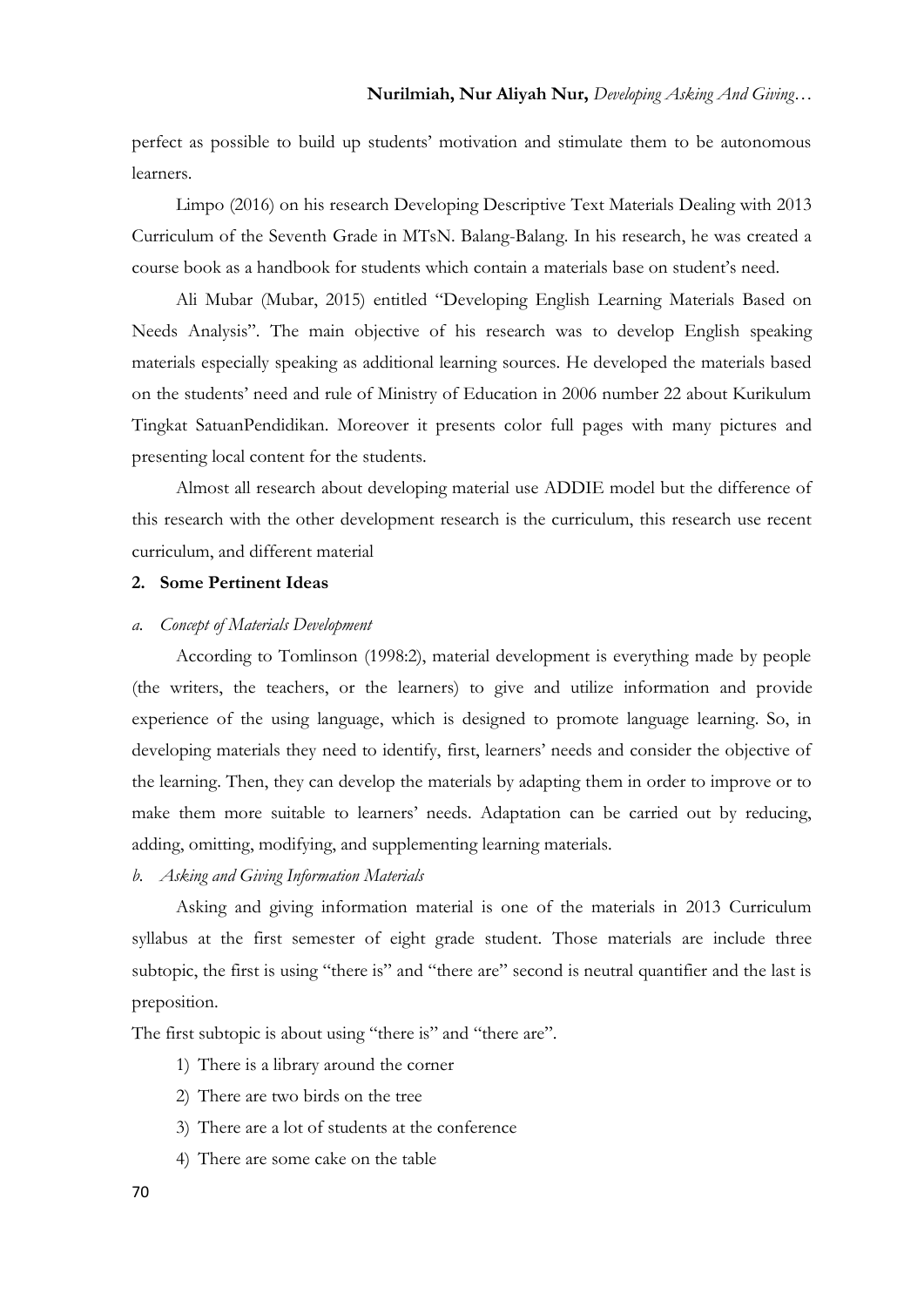## Volume 4, Number 01, June 2018

5) There is a book in the room

The second subtopic is about neutral quantifier. The text structure as shown below:

- 1) There is not **much** tea
- 2) There is **a lot of** tea
- 3) There are not **many** apples
- 4) there are **a lot of** apples

The last subtopic is about preposition

- 1) the book is on the table
- 2) the hospital is beside the market
- 3) the bank is in front of the mosque talk about
- *c. Concept of 2013 Curriculum*

In Modul Pelatihan Implementasi Kurikulum (2014: 4), the 2013 Curriculum is the development of curriculum with basic competence from the previous curriculum in KBK 2004 and KTSP 2006 which has attitude, knowledge, and skill. There are four competences for the 2013 Curriculum;

- 1) Kompetensi inti-1 (KI-1) for religious competence
- 2) Kompetensi inti-2 (KI-2) for social competence
- 3) Kompetensi inti-3 (KI-3) for cognitive competence
- 4) Kompetensi inti-4 (KI-4) for skill competence

## C. **RESEARCH METHOD**

Research and Development method is the research method that is used to produce certain product and validate the product (Sugiono:2010). According to Sujadi (2003: 164) Research and Development is a process or steps to develop new product, or make product perfect which responsibility. From the definitions, the conclusion is Research and Development related with certain product. Developing a product using Addie's model is good enough. It because Addie's model has 5 steps that is quite enough to do.

Actually, Research and Development (R&D) has many models, which can be applied by writer such as Sugiyono model, Addie model, Brog and Gall model, Dick and Carey model, Kemp model, and many others.

Based on many models stated formerly, this research applied ADDIE model. It develop by Florida State University to explain "the processes involved in the formulation of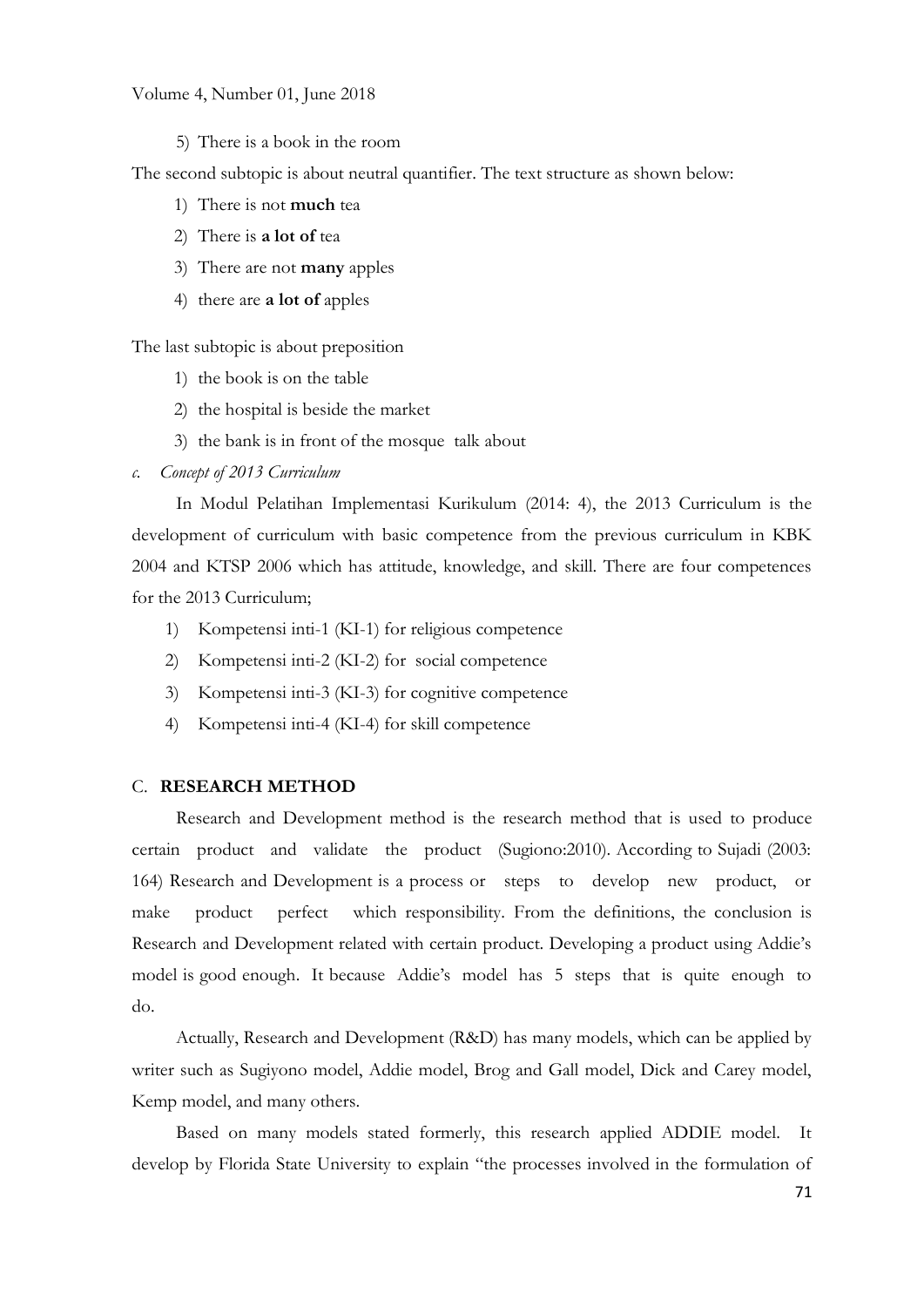instructional System Development (ISD) program for military inter service training that will adequately train individuals to do a particular job and which can also be applied to any inter service curriculum development activity ". The model originally contained several steps under its five original steps (Analyse, Design, Development, Implementation and Development). The idea was to complete each step before moving to the next. Over the years, practitioners revised the steps, and eventually the model became more dynamic and interactive than the original hierarchical version. By the mid-1990s, the version familiar today appeared.

Finally, in this research applied ADDIE model because the model is very useful having stages clearly defined which makes implementation of instructions effectively. It strives to strive to save time and money by catching problems while they are still easy to fix. It also provides simple procedures to design and development materials.

## **1. Development Models**

This research adopted ADDIE model. ADDIE is an acronym of **A**nalysis, **D**esign, **D**evelopment, **I**mplementation, and **E**valuation. The procedures in developing deal with ADDIE model which provide five phases;



Figure 2.*The ADDIE Model, Diagram by: Steven J. McGriff*

#### **2. Analysis**

In analysis step, the result of questionnaire which has been distributed to the students previously analyzed qualitatively. Finally, this research was considered time and budget needed in this research. This phase is the most particular phases in ADDIE model because it is the basic for other phases of this model.

#### **3. Design**

In this phase design English materials dealing with 3.6 and 4.6 competences at 2013 curriculum while considering the goals and objectives of the learning process. First, the writer designed blueprint or materials frame work of the organization materials, learning materials, contents and assessment. Second, the writer identified as much as sources to guide the writer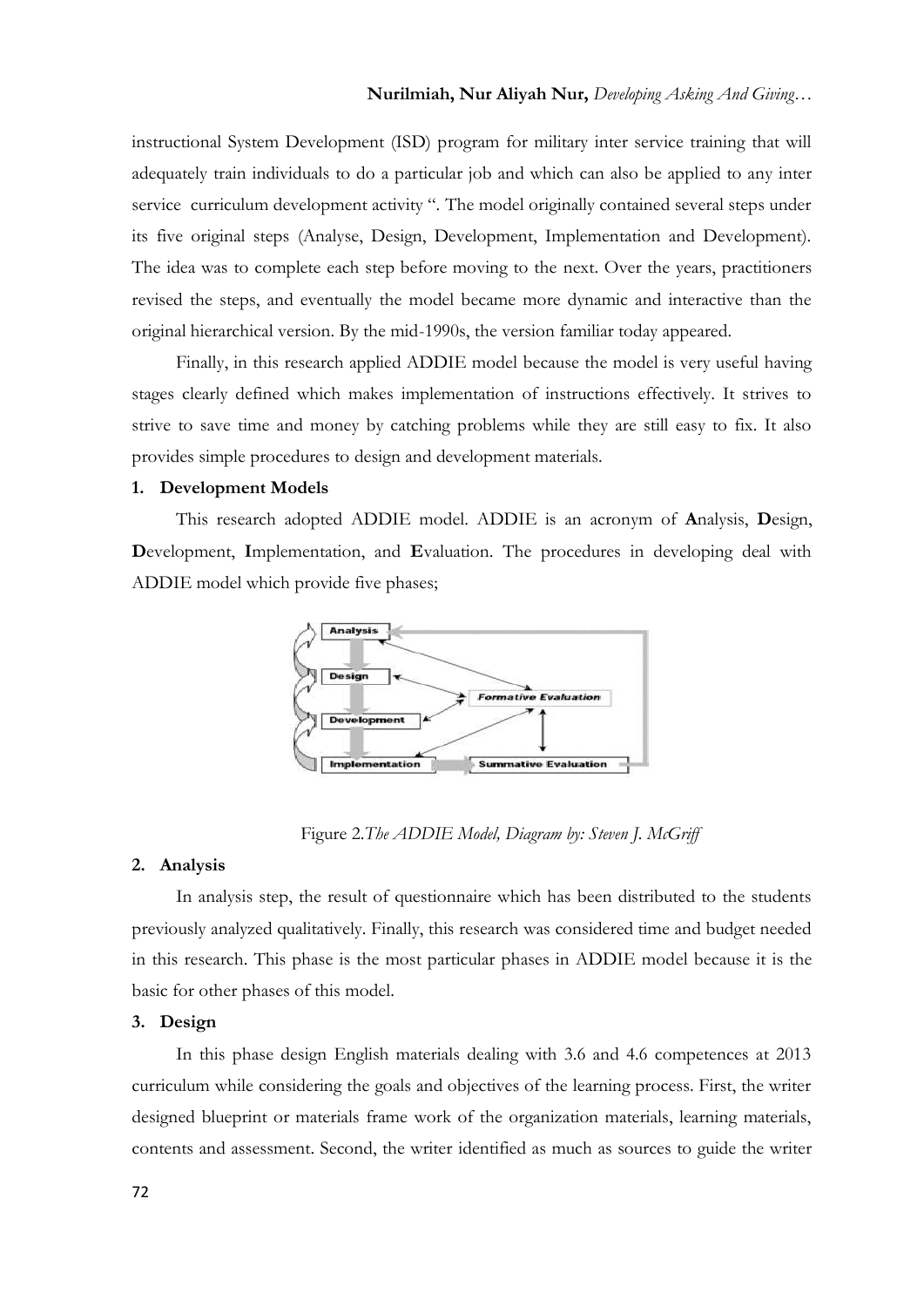for designing English materials which is relevant with asking and giving information materials covered in the 3.6 and 4.6 competences.

#### **4. Development**

In this phase, developing the previous materials on the syllabus and produces the materials innovatively based on each of our own basic competence on the syllabus. Next, validate the product to the experts to make sure whether the product is appropriate to the learners' needs as well as the goals and the objective of the course or not. The final product is ready to be implemented in tryout activity.

#### **5. Implementation**

This phase deals with trying-out the product. The product is going to be implemented in the real learning and teaching by the writer. This phase also aims to know whether the product has fulfilled the objectives of course or not.

# **6. Evaluation**

This phase was design to measure the rate of quality of the materials as being implemented. It was measure the appropriateness of the developing materials. In this evaluation, one expert is involved to check the quality of the product.

There are two types of evaluation. They are formative and Summative evaluation. Formative evaluation is ongoing during and between phases. It deals with the evaluation during the process of the materials development, whereas summative evaluation deals with the final evaluation of developed materials. It occurs after the final of materials implemented in trying-out the product (Marshan, 2015).

# **D.FINDINGS AND DISCUSSION**

### **1. Findings**

# *a. The result of content analysis of materials based on the syllabus*

The result of content analysis based on the materials in the syllabus of 2013 Curriculum covering the 3.6 and 4.6basic competencies were expected to the students to able to asking and giving information about people, animals and things. First, the topic had been designed into 3 subtopics which appropriated with 4 meeting learnings. The first subtopic talk about how to use "there is" and "there are "in dialogue when we need to ask or give information. The second is how to use neutral quantifiers and the third is how to use preposition in asking and giving information about animals, people or things. Every meeting had a core skill thatwas integrated one another in flows of skill that were arranged sistematically. Again,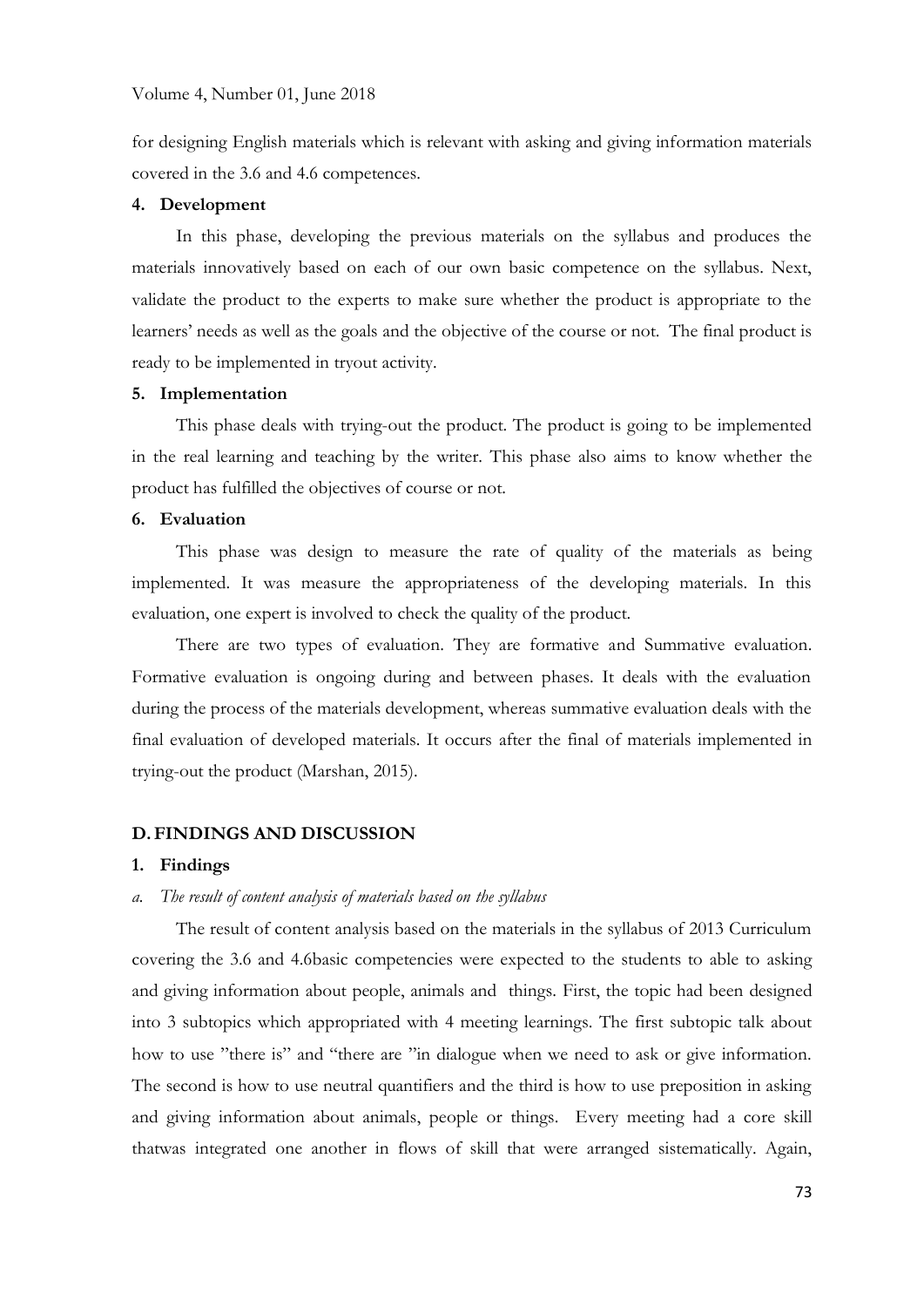learning activities deal with scientific approach included observing, questioning, collecting information, associating, and communicating. Last, the developed learning instruction referring to the type of activities is consisted of individual, pair, and group activitiy, the amount of activities, and text structure. These materials are developed in order to provide suitable materials for the eighth grade students of SMPN 2 Sungguminasa, Gowa.

*b. The result of need analysis of developing learning materials based on the student's questioinaires*

The questionaires consist of three parts. The first is systematic organization of integrated English materials. The secondis systematic English teaching which is appropriate with the learning activities and the systematic content of English materials covers the syllabus of the 2013 curriculum. After distributing the questionaires, in systematic organization of integrated English materials part, then the findings are conclude in this part into a table as shown below:

| Part          | Focus                                        | Conclusion                                                                                                                                                                                                                                                                                                                                                                                                                                                                                                                                                                                                                                                                                                                                              |
|---------------|----------------------------------------------|---------------------------------------------------------------------------------------------------------------------------------------------------------------------------------------------------------------------------------------------------------------------------------------------------------------------------------------------------------------------------------------------------------------------------------------------------------------------------------------------------------------------------------------------------------------------------------------------------------------------------------------------------------------------------------------------------------------------------------------------------------|
| $\mathcal{A}$ | Systematic<br>Organization                   | all students wanted to be given the pre study-orientation<br>before studying. They wanted directly listen to the teacher's<br>explanation. The students were like if the materials were<br>given in drawing content and more like if the book was<br>designed with real-pictures as they saw in the daily life.                                                                                                                                                                                                                                                                                                                                                                                                                                         |
| B             | Systematic English<br>Teaching               | If the materials talk about people around the students, they<br>would like to mention about their family or classmate. When<br>materials about animals they would like to talk about their<br>pat. Furthermore, they would like to make a list about things<br>around home, school, or class. However, when they were<br>asked to make a task, they would like to express it by write in<br>their own book.                                                                                                                                                                                                                                                                                                                                             |
| C             | Systematic content<br>of English<br>material | Students were liked a learning model with discussion. They<br>also liked to do the project with a group, and when they<br>were asked to present a learning materials they would like to<br>present it with their partner, however students wanted the<br>teacher to combine the teaching process with "games<br>activity", and it was also found some obstacles that students<br>faced when they were learnt asking and giving information<br>materials<br>Students did not have many related<br>1)<br>vocabularies, 2) Students were difficult to memorize a<br>dialogue and vocabulary, 3) Students were difficult to<br>translate the lesson into the source language, and 4) Students<br>were difficult to concentrate during the learning process. |

Table 1 *Result of questionnaire*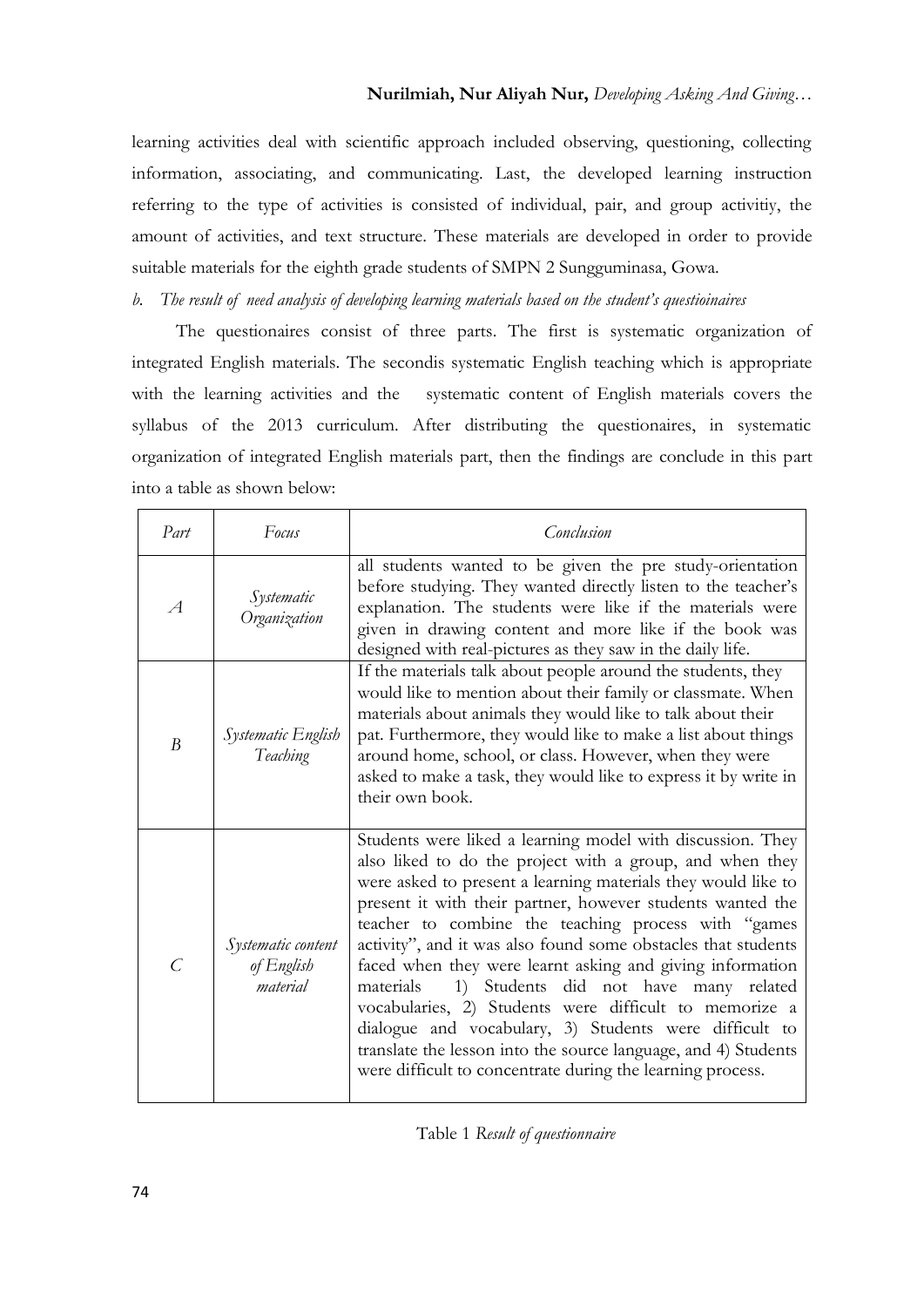# *c. The result of need analysis of Expert judgment suggestion*

The questionnaire that used by the researcher to analyze the students' needs ware originally designed. At the first time, it was designed by deciding the components that would be put on the questionnaire until it done with three parts. The first part consisted of six questions related to the organization of the materials, the point of the questions was to know the target of the materials systematic. Furthermore, in the second part that consisted of four questions related to the content of materials. These questions were pointed to know the learning systematic that the students' need in order to achieve the target in designing the materials that applicable for the students. Then, in the third part that consisted of five questions, the point of these questions was to know the target that wanted to achieve in systematic of learning materials.

Moreover, this questionnaire was not directly dealed out to the students. It was proposed to the expert to correct and to give suggestion according to the questionnaire made. Then, the expert was suggested to delete.

# **2. Discussion**

On June 2013 the government started to implement 2013 curriculum. Many teachers still do not understand well about this curriculum because they do not have many specialized trainings dealing with it. As a consequence, the learning process is not running too well. Furthermore, it is needed a supporting materials which can help the students to understand the lessons.

The curriculum can be defined as set of education instrument which is used as a guide for the teachers on what and how to teach the students. Generally, the curriculum include all subject or activities which the school has responsibility to follow it in teaching and learning process.

The government has published a student book, but it is still not enough. The students need more. According to writer observation and interview with learners and teachers about the new coming curriculum, the 13 curriculum said that the book published by government still need to be improved. The book has essentially been good but the students need some addition activities and assignments which consist of skills in the learning materials. Besides that, the contents and activities in that book were not suitable with student's competence whereas individualized learning materials by direktoratpembinaansekolahmenengahatas said that the learning materials should be design based on students need. So, it entirely be cooperative in teaching process. On the other hands, teacher needs a stuff that can literally be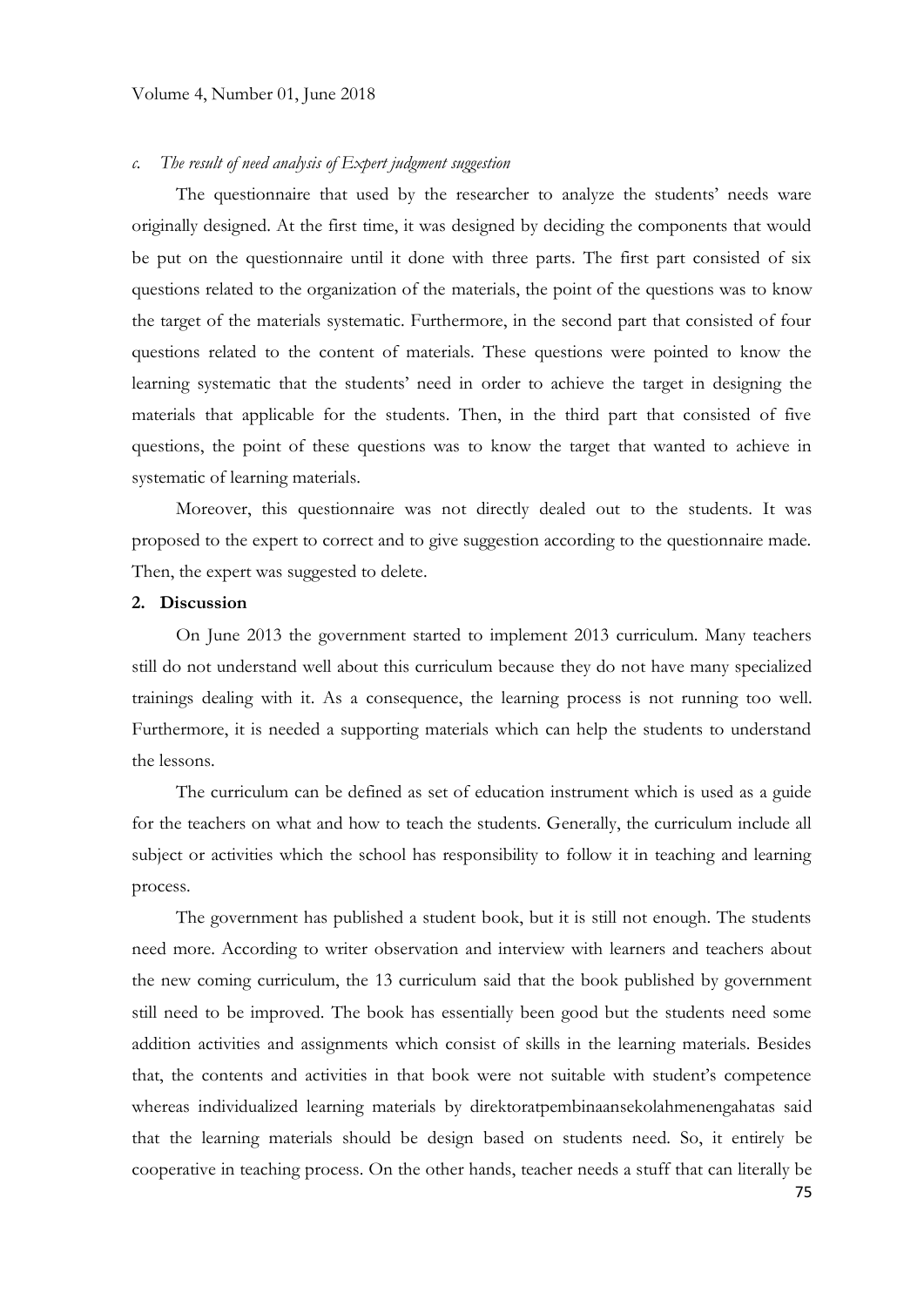a right tool in teaching. Many publishers have published their own book, but to opt for one proper book, we should consider many things, like;

- 1. Is the book appropriate for the students?
- 2. Has the book suitable with the 2013 curriculum?
- 3. Is the book covered students' need?

The main point is in the question number 3. There are so many books that has appropriate for the students based on their grade and suitable with the 2013 curriculum but for the book that has covered the students' need is literally limited and the way to provide the materials does not support their motivation to study. So, it cannot systematically enrich their skills in English especially in listening, speaking, reading, and writing. Hence, that is our primary reason on conducting this research. Developing new version of students' book truly got the writer's attention. Paying attention to what students' need becomes our very primary things to focus on to this research.

The newly developed product by the researcher is well qualified and can be used as a tool for learning due to it has been revised several times and tried out to the real teaching. Also, this product has been validated by experts which is being the primary aspect for creating a product.

# **E. CONCLUSIONS**

Course book is common equipment in teaching English. Design the course book that relevant with 2013 curriculum will achieve the target learning. The materials which were developed should be considered what the students need to know and what the students want to achieve. The students hoped, their teacher can teach them well, Hence, the teacher should know how to developed the materials and more have good preparation.

Based on the result of the analysis of the questionnaire that distributed to the students in the eighth grade students at junior high school 2 Sungguminasa, Gowa where the aim of the questionnaire was to know the students' need in learning asking and giving information material and the product's outlook.

The result of the first research question is that to know the students' need on learning, it needs three stuffs. They are to identify the organization materials, the content materials, and the learning materials. In the oraganization materials, all students wish for the pre studyorientations before studying. They wanted directly listen to the teacher's explanation. The students resembled if the materials were given in drawing content and prefer cartoon and real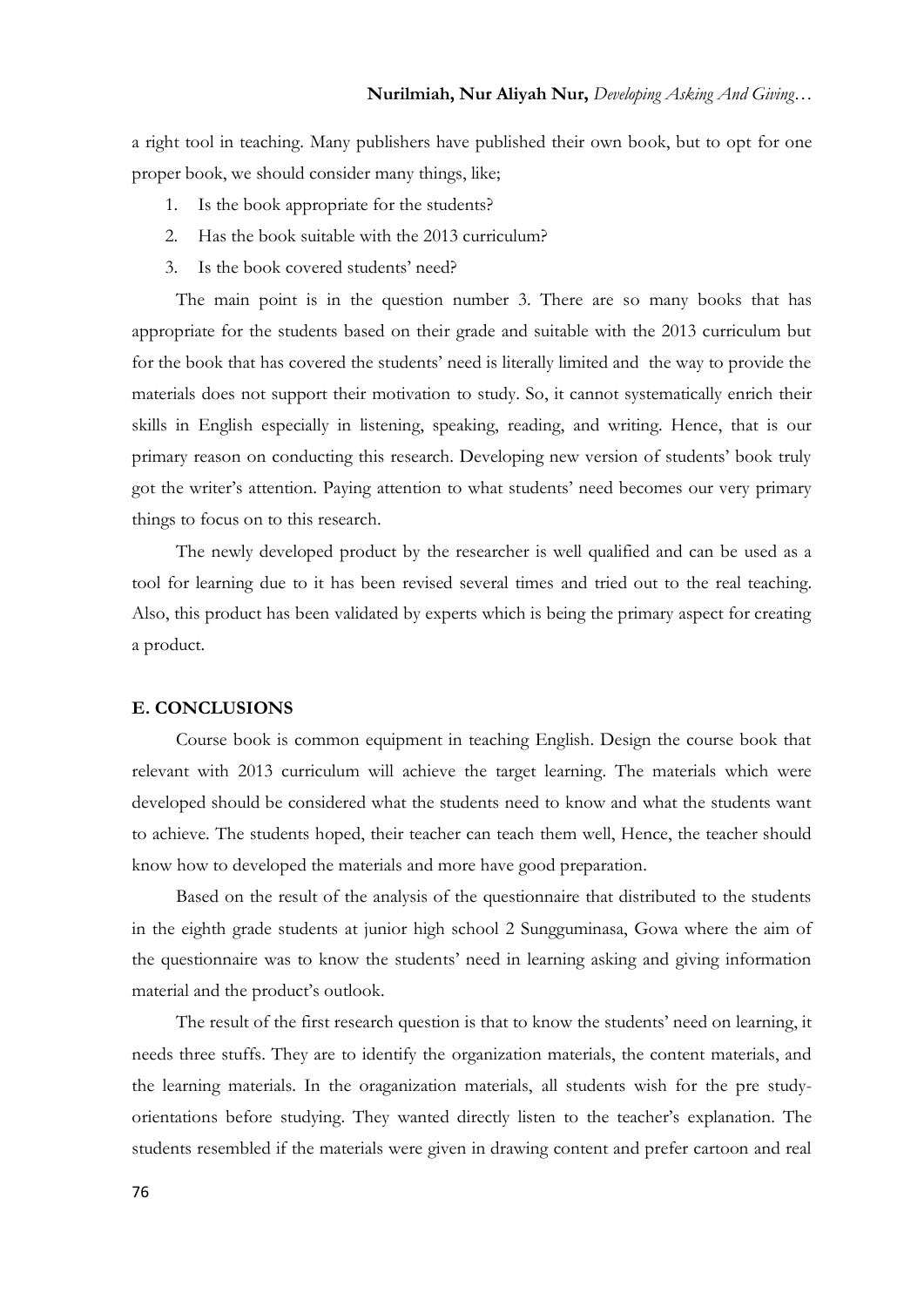picture design models they notice in the daily life. When it comes to the content materials, it consisted of two implies, i.e., the students opted for being provided a dialog that occur in their environment or had a dialog with their folk. They would like to be afforded a cartoon and real picture in design when learning material. Also, the students like accept the theory in learning material.

The result of the second reserch question is that creating a newly developed reference for the eight grade students on junior high school in learning English material. The product can be used as other reference in learning English for many considerations for instance, it was developed by first identifying students' need which became the foundation on developin tthis product, it is very colorful who fits the students' interest to build their attention on studying it, the material was developed in simplicity. It refers to the way the materials provided for students. It is easy to use and with clear instruction.

# **REFERENCES**

- Badan Pengembangan Sumber Daya Manusia dan Kebudayaan dan Penjamin Mutu endidikan Kementrian dan Kebudayaan (2014). *Modul Pelatihan Implementasi Kurikulum.* Jakarta: Badan Pengembangan Sumber Daya Manusia dan Kebudayaan dan Penjamin Mutu Pendidikan.
- Direktorat Pembinaan Sekolah Menengah Atas Tahun (2008). *Bahan ajar dan Jenis-jenis BAhan Ajar*, in [http://bahanajarpendidikan.blogspot.co.id/2016/07.](http://bahanajarpendidikan.blogspot.co.id/2016/07)Accesed on 30 Juli 2018.
- Jacobson, E., Degener, S., & Purcell-Gates, V. (2003).*Creating authentic materials for the adult literacy classroom: A handbook for practitioners. Cambridge*, MA: World Education, Inc.
- J, Steven. (2000). ADDIE Model: *Instructional Systems, College of Education.*Penn State University. Available in: [http://www.instructionaldesigncentral.com/htm/IDC\\_instructionaldesignmodels.ht](http://www.instructionaldesigncentral.com/htm/IDC_instructionaldesignmodels.htm#addie) [m#addie.](http://www.instructionaldesigncentral.com/htm/IDC_instructionaldesignmodels.htm#addie) Accessed on 17 January 201.
- Kemendikbud. (2014). *Modul Pelatihan Implementasi Kurikulum 2013*. Jakarta: Badan Pengembangan Sumber Daya Manusia dan Kebudayaan dan Penjamin Mutu Pendidikan Kementrian dan Kebudayaan.
- Limpo. (2016). *Developing Descriptive Text Materials Dealing with 2013 Curriculum of the Seventh Grade in MTsN. Balang-Balang*.
- Miles, MB. & Huberman, AM. (1994). *Qualitative Data Analysis (2nd edition).* Thousand Oaks, CA: Sage Publications.
- Marshan, s. (2015). Developing English Morphology Materials for Undergraduate Students at Alauddin State Islamic University of Makassar. *Eternal (english, teaching, learning, and research journal)*, *1*(1), 1–14.